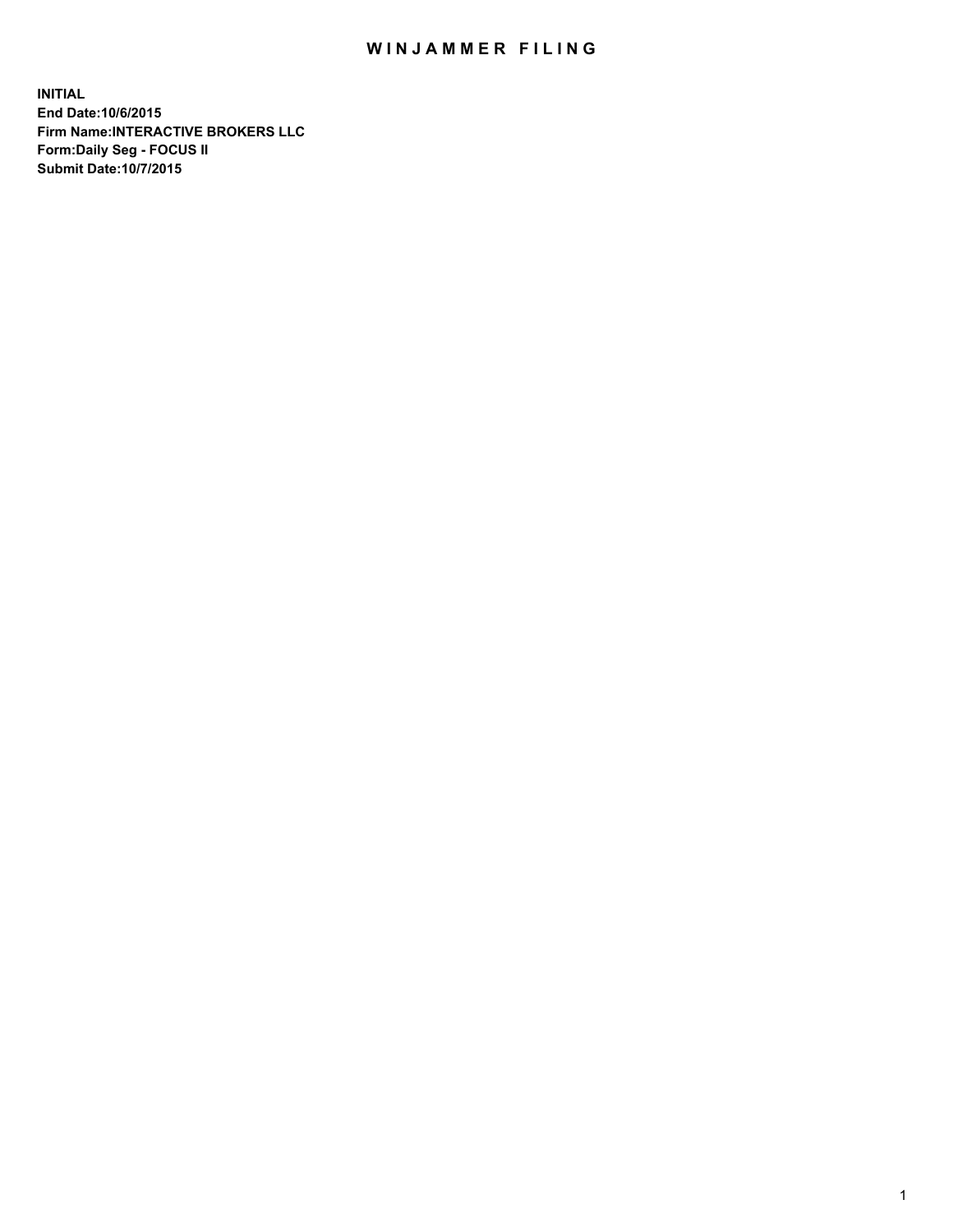## **INITIAL End Date:10/6/2015 Firm Name:INTERACTIVE BROKERS LLC Form:Daily Seg - FOCUS II Submit Date:10/7/2015 Daily Segregation - Cover Page**

| Name of Company<br><b>Contact Name</b><br><b>Contact Phone Number</b><br><b>Contact Email Address</b>                                                                                                                                                                                                                         | <b>INTERACTIVE BROKERS LLC</b><br><b>Alex Parker</b><br>203-618-7738<br>aparker@interactivebrokers.com |
|-------------------------------------------------------------------------------------------------------------------------------------------------------------------------------------------------------------------------------------------------------------------------------------------------------------------------------|--------------------------------------------------------------------------------------------------------|
| FCM's Customer Segregated Funds Residual Interest Target (choose one):<br>a. Minimum dollar amount: ; or<br>b. Minimum percentage of customer segregated funds required:% ; or<br>c. Dollar amount range between: and; or<br>d. Percentage range of customer segregated funds required between:% and%.                        | <u>0</u><br>155,000,000 245,000,000<br>0 <sub>0</sub>                                                  |
| FCM's Customer Secured Amount Funds Residual Interest Target (choose one):<br>a. Minimum dollar amount: ; or<br>b. Minimum percentage of customer secured funds required:%; or<br>c. Dollar amount range between: and; or<br>d. Percentage range of customer secured funds required between: % and %.                         | <u>0</u><br>80,000,000 120,000,000<br><u>00</u>                                                        |
| FCM's Cleared Swaps Customer Collateral Residual Interest Target (choose one):<br>a. Minimum dollar amount: ; or<br>b. Minimum percentage of cleared swaps customer collateral required:%; or<br>c. Dollar amount range between: and; or<br>d. Percentage range of cleared swaps customer collateral required between:% and%. | <u>0</u><br>0 <sub>0</sub><br>0 <sub>0</sub>                                                           |

Attach supporting documents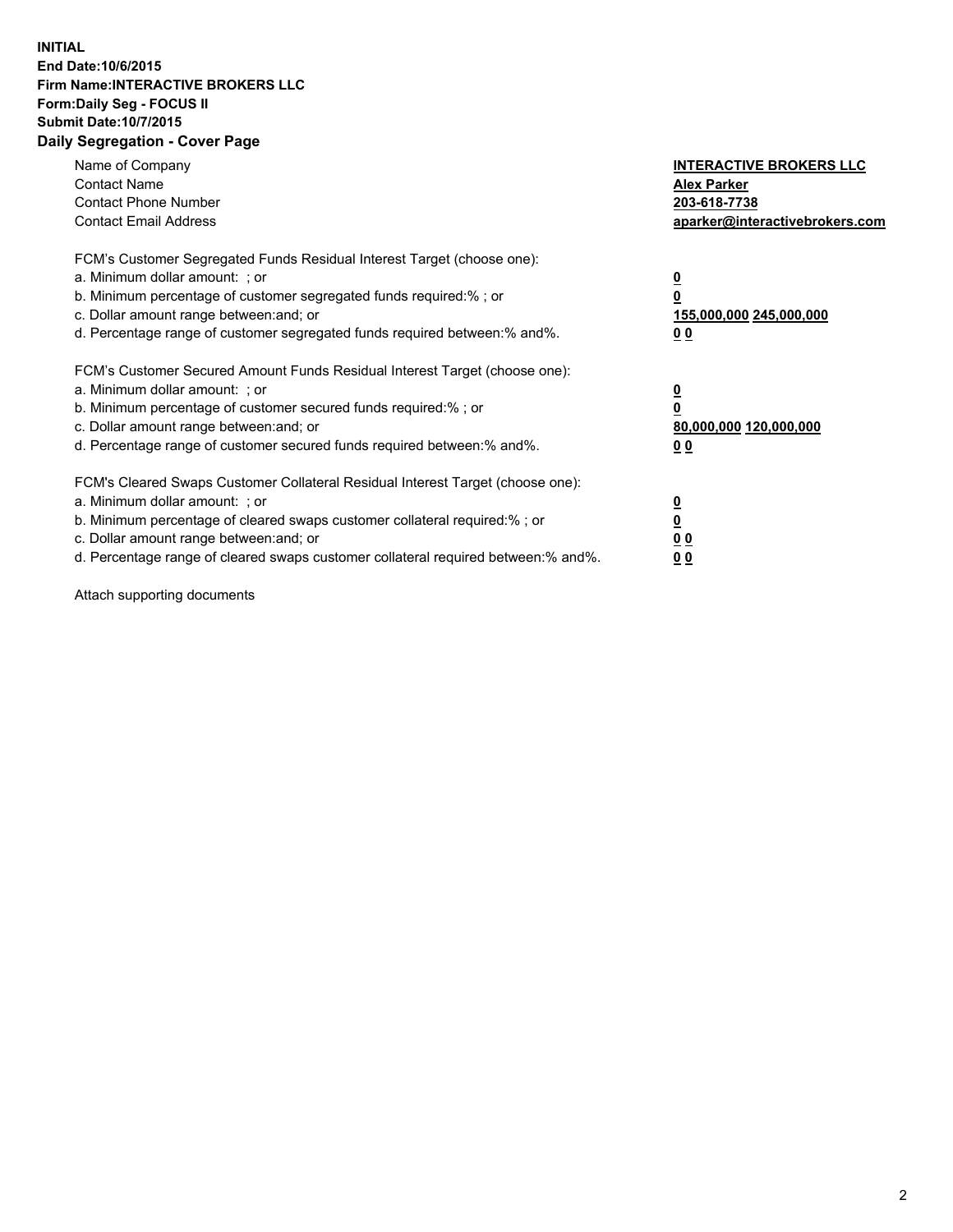## **INITIAL End Date:10/6/2015 Firm Name:INTERACTIVE BROKERS LLC Form:Daily Seg - FOCUS II Submit Date:10/7/2015 Daily Segregation - Secured Amounts**

|     | Daily Ocglegation - Occarea Anioants                                                                       |                                                |
|-----|------------------------------------------------------------------------------------------------------------|------------------------------------------------|
|     | Foreign Futures and Foreign Options Secured Amounts                                                        |                                                |
|     | Amount required to be set aside pursuant to law, rule or regulation of a foreign                           | $0$ [7305]                                     |
|     | government or a rule of a self-regulatory organization authorized thereunder                               |                                                |
| 1.  | Net ledger balance - Foreign Futures and Foreign Option Trading - All Customers                            |                                                |
|     | A. Cash                                                                                                    | 363,779,189 [7315]                             |
|     | B. Securities (at market)                                                                                  | $0$ [7317]                                     |
| 2.  | Net unrealized profit (loss) in open futures contracts traded on a foreign board of trade                  | -14,122,389 [7325]                             |
| 3.  | Exchange traded options                                                                                    |                                                |
|     | a. Market value of open option contracts purchased on a foreign board of trade                             | 44,037 [7335]                                  |
|     | b. Market value of open contracts granted (sold) on a foreign board of trade                               | -47,668 [7337]                                 |
| 4.  | Net equity (deficit) (add lines 1.2. and 3.)                                                               | 349,653,169 [7345]                             |
| 5.  | Account liquidating to a deficit and account with a debit balances - gross amount                          | 436,781 [7351]                                 |
|     | Less: amount offset by customer owned securities                                                           | 0 [7352] 436,781 [7354]                        |
| 6.  | Amount required to be set aside as the secured amount - Net Liquidating Equity                             | 350,089,950 [7355]                             |
|     | Method (add lines 4 and 5)                                                                                 |                                                |
| 7.  | Greater of amount required to be set aside pursuant to foreign jurisdiction (above) or line                | 350,089,950 [7360]                             |
|     | 6.                                                                                                         |                                                |
|     | FUNDS DEPOSITED IN SEPARATE REGULATION 30.7 ACCOUNTS                                                       |                                                |
| 1.  | Cash in banks                                                                                              |                                                |
|     | A. Banks located in the United States                                                                      | 300,149 [7500]                                 |
|     | B. Other banks qualified under Regulation 30.7                                                             | 0 [7520] 300,149 [7530]                        |
| 2.  | Securities                                                                                                 |                                                |
|     | A. In safekeeping with banks located in the United States                                                  | 362,428,504 [7540]                             |
|     | B. In safekeeping with other banks qualified under Regulation 30.7                                         | 0 [7560] 362,428,504 [7570]                    |
| 3.  | Equities with registered futures commission merchants                                                      |                                                |
|     | A. Cash                                                                                                    | $0$ [7580]                                     |
|     | <b>B.</b> Securities                                                                                       | $0$ [7590]                                     |
|     | C. Unrealized gain (loss) on open futures contracts                                                        | $0$ [7600]                                     |
|     | D. Value of long option contracts                                                                          | $0$ [7610]                                     |
|     | E. Value of short option contracts                                                                         | 0 [7615] 0 [7620]                              |
| 4.  | Amounts held by clearing organizations of foreign boards of trade                                          |                                                |
|     | A. Cash                                                                                                    | $0$ [7640]                                     |
|     | <b>B.</b> Securities                                                                                       | $0$ [7650]                                     |
|     | C. Amount due to (from) clearing organization - daily variation                                            | $0$ [7660]                                     |
|     | D. Value of long option contracts                                                                          | $0$ [7670]                                     |
|     | E. Value of short option contracts                                                                         | 0 [7675] 0 [7680]                              |
| 5.  | Amounts held by members of foreign boards of trade                                                         |                                                |
|     | A. Cash                                                                                                    | 116,426,898 [7700]                             |
|     | <b>B.</b> Securities                                                                                       | $0$ [7710]                                     |
|     | C. Unrealized gain (loss) on open futures contracts                                                        | -12,646,019 [7720]                             |
|     | D. Value of long option contracts                                                                          | 44,047 [7730]                                  |
|     | E. Value of short option contracts                                                                         | <mark>-47,669</mark> [7735] 103,777,257 [7740] |
| 6.  | Amounts with other depositories designated by a foreign board of trade                                     | 0 [7760]                                       |
| 7.  | Segregated funds on hand                                                                                   | $0$ [7765]                                     |
| 8.  | Total funds in separate section 30.7 accounts                                                              | 466,505,910 [7770]                             |
| 9.  | Excess (deficiency) Set Aside for Secured Amount (subtract line 7 Secured Statement<br>Page 1 from Line 8) | 116,415,960 [7380]                             |
| 10. | Management Target Amount for Excess funds in separate section 30.7 accounts                                | 80,000,000 [7780]                              |
| 11. | Excess (deficiency) funds in separate 30.7 accounts over (under) Management Target                         | 36,415,960 [7785]                              |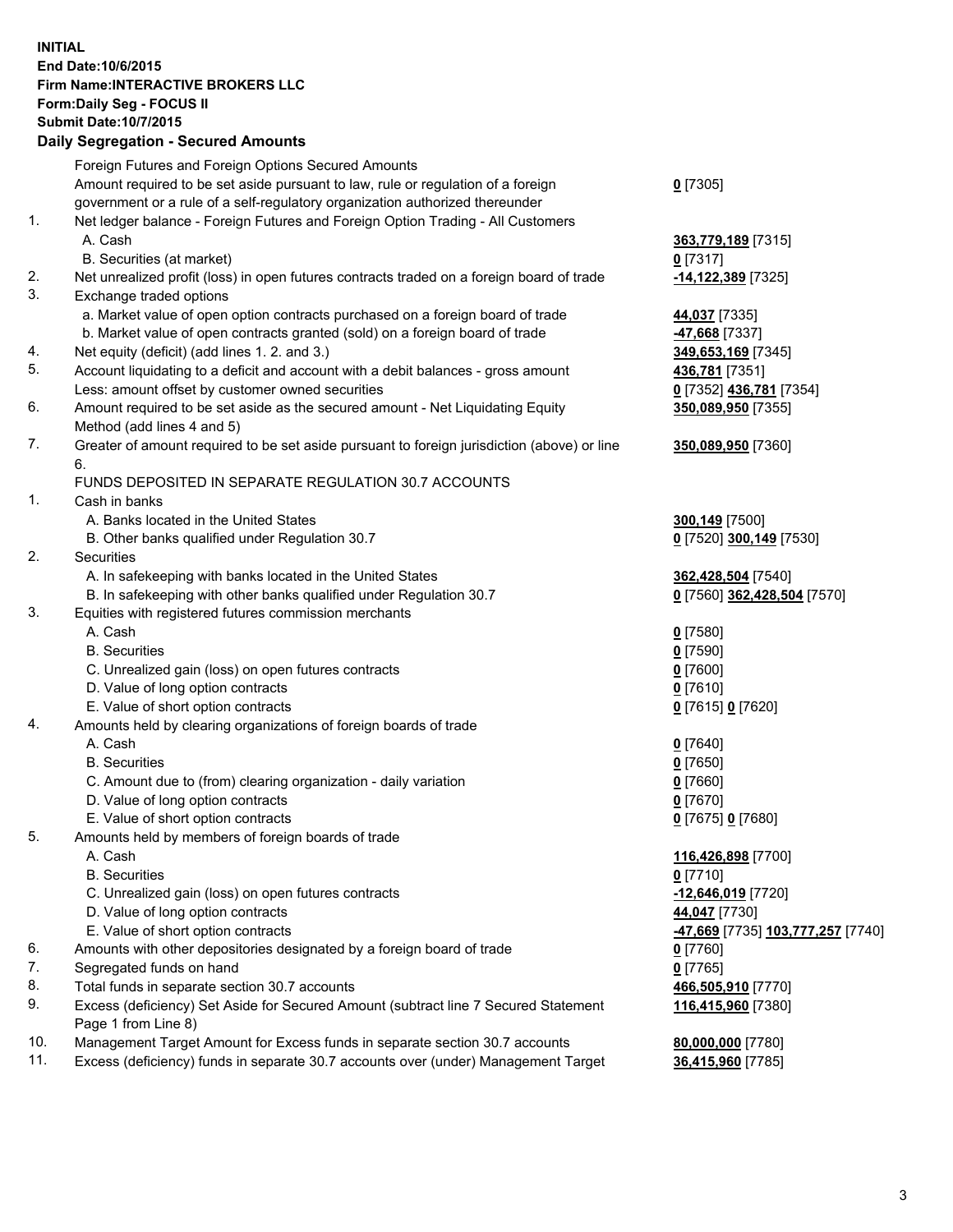**INITIAL End Date:10/6/2015 Firm Name:INTERACTIVE BROKERS LLC Form:Daily Seg - FOCUS II Submit Date:10/7/2015 Daily Segregation - Segregation Statement** SEGREGATION REQUIREMENTS(Section 4d(2) of the CEAct) 1. Net ledger balance A. Cash **2,662,436,016** [7010] B. Securities (at market) **0** [7020] 2. Net unrealized profit (loss) in open futures contracts traded on a contract market **-43,012,423** [7030] 3. Exchange traded options A. Add market value of open option contracts purchased on a contract market **78,775,662** [7032] B. Deduct market value of open option contracts granted (sold) on a contract market **-145,561,134** [7033] 4. Net equity (deficit) (add lines 1, 2 and 3) **2,552,638,121** [7040] 5. Accounts liquidating to a deficit and accounts with debit balances - gross amount **586,432** [7045] Less: amount offset by customer securities **0** [7047] **586,432** [7050] 6. Amount required to be segregated (add lines 4 and 5) **2,553,224,553** [7060] FUNDS IN SEGREGATED ACCOUNTS 7. Deposited in segregated funds bank accounts A. Cash **214,846,074** [7070] B. Securities representing investments of customers' funds (at market) **1,596,007,949** [7080] C. Securities held for particular customers or option customers in lieu of cash (at market) **0** [7090] 8. Margins on deposit with derivatives clearing organizations of contract markets A. Cash **25,817,544** [7100] B. Securities representing investments of customers' funds (at market) **997,895,006** [7110] C. Securities held for particular customers or option customers in lieu of cash (at market) **0** [7120] 9. Net settlement from (to) derivatives clearing organizations of contract markets **-2,378,971** [7130] 10. Exchange traded options A. Value of open long option contracts **78,754,691** [7132] B. Value of open short option contracts **-145,540,227** [7133] 11. Net equities with other FCMs A. Net liquidating equity **0** [7140] B. Securities representing investments of customers' funds (at market) **0** [7160] C. Securities held for particular customers or option customers in lieu of cash (at market) **0** [7170] 12. Segregated funds on hand **0** [7150] 13. Total amount in segregation (add lines 7 through 12) **2,765,402,066** [7180] 14. Excess (deficiency) funds in segregation (subtract line 6 from line 13) **212,177,513** [7190] 15. Management Target Amount for Excess funds in segregation **155,000,000** [7194] **57,177,513** [7198]

16. Excess (deficiency) funds in segregation over (under) Management Target Amount Excess